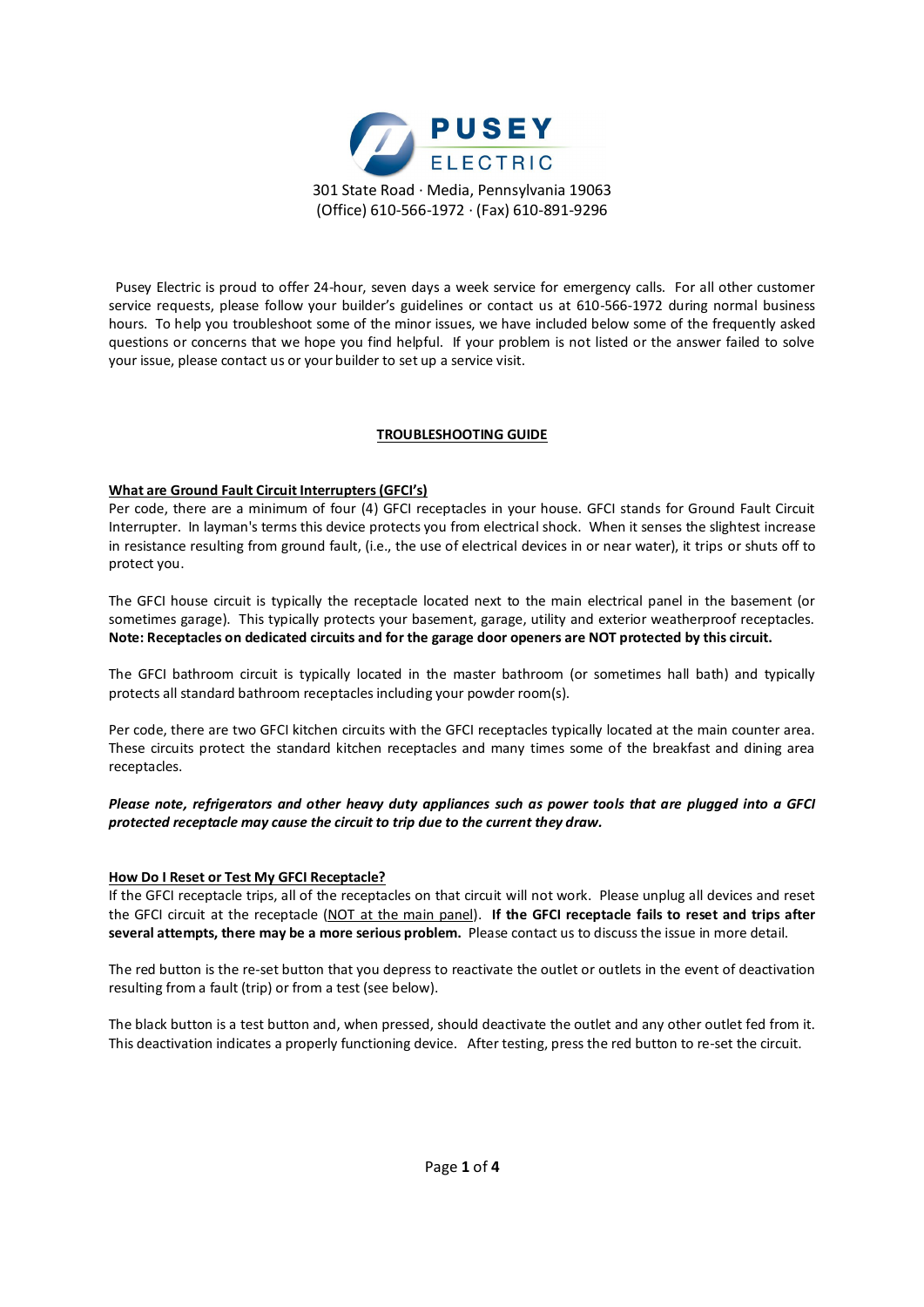

## **How Do I Reset My Breaker When It Has Tripped?**

First, disconnect any devices and turn off all switches that may have caused the breaker to overload and trip. A breaker handle that appears to be neither ON nor OFF is in the trip position. To reset, push the breaker handle firmly into the OFF position until you hear a click. This indicates the breaker is reset. At this point, you can turn the breaker back on, again pressing firmly on handle until you hear a click in the ON position.

Please note that breakers are mechanical devices and must be turned all the way off before being turned back on and may take several attempts. **If the breaker fails to reset and trips after several attempts, there may be a more serious problem.** Please contact us to discuss the issue in more detail.

# **My Arc Fault Breaker Has Tripped? What Should I Do?**

Arc-Fault Circuit Interrupter Breakers (AFCI) have integrated computer chips that identify a disturbance to the standard electrical current of the circuit it protects. AFCI breakers are different from standard breakers which only protect for over-current issues. If an arc-fault circuit is not working, turn off all devices and turn off all switches before testing the breaker. At the main panel, press the yellow "TEST" button on the AFCI breaker for the affected circuit. It should NOT click indicating it has already tripped. If the breaker clicks, try the next AFCI breaker until you find the breaker that does NOT click. For each breaker that you have tested, you must reset the breaker by following the same steps for a standard breaker.

Once the correct breaker is reset, plug in each device and turn on each switch independently to determine if any of the connected loads are causing the breaker to trip. In many cases, an old or failing product may cause the AFCI breaker to trip indicating a safety issue. Please repair or replace the device accordingly. **If the breaker fails to reset and trips after several attempts, there may be a more serious problem.** Please contact us to discuss the issue in more detail.

## **My Smoke Detectors Are Chirping? What Should I Do?**

Beeping or chirping smoke detectors can be caused by a dead or failing battery, a missing battery or a missing electrical feed. As a first step, please check and replace the battery in your smoke detector. If your smoke detector does not have a side mounted battery compartment you will need to remove the smoke from the ceiling. This can be done by twisting the smoke detector to unlock it from its mounting bracket and firmly pulling the device from the bracket. Please note, that Pusey Electric is NOT responsible for changing batteries.

## **My Smoke Detectors Appear To Be Going Off For No Reason. What Should I Do?**

Bugs or excess dust can cause smoke detectors to begin sounding. After confirming that there is no fire hazard, please check the smoke for any debris and vacuum out the device to clear out any possible dust. We recommend cleaning your smoke detectors monthly to avoid excess dust build-up that may cause false alerts.

## **When My Air Conditioner Cycles On, My House Lights Blink? Is This Normal?**

Yes. It is not uncommon for a large motor/compressor with a high start-up current to cause a minor voltage drop when it starts. This causes the momentary blinking of the lights and has no negative effect on the electrical equipment in your house.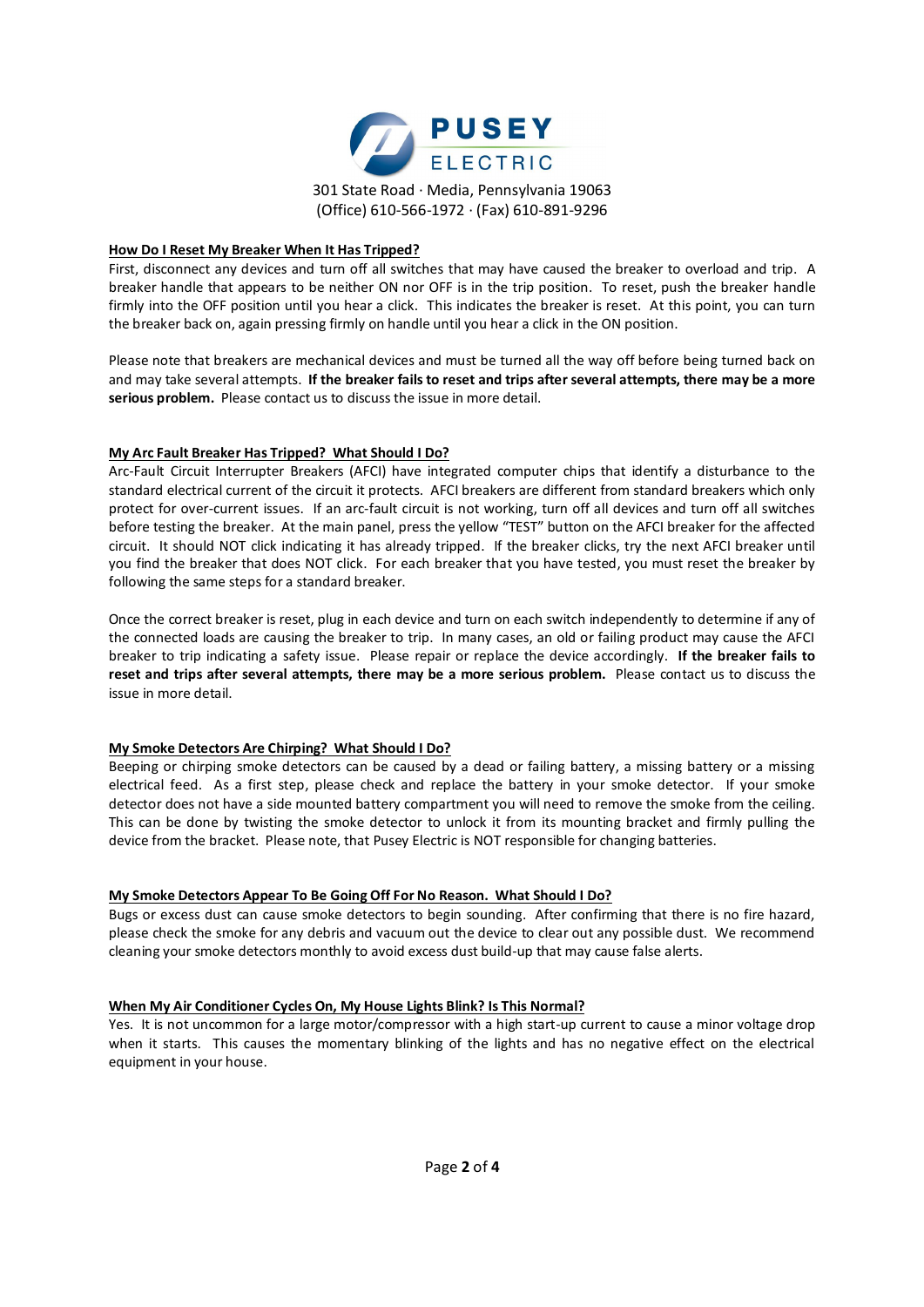

#### **My Motion Sensors or Flood Lights Are Not Working? What Should I Do?**

If your flood lights do not work, please check the bulbs. We are not responsible for the warranty of any lamps and there will be a service charge for the changing any lamps if no other problem exists. Motion sensors operate the lights when motion is detected and turn off a short time after motion detection has stopped. This time can be adjusted from 5 seconds to 10 minutes. Please note that animals (including birds) and falling leaves can activate your motion sensors.

To turn lights off that are controlled by a motion sensor, flip the switch "OFF". For automatic operation, turn the switch "ON" and allow the motion sensor to run through a one minute test period. To turn lights on outside of motion sensor detection, flip the switch into the "OFF" position and then back "ON" within 1 second. This will override the motion sensor and turn the lights on manually. To resume automatic operation, flip the switch "OFF" for more than 5 seconds and then back "ON" again.

## **Can I Dim Fluorescent Or Compact Fluorescent Lights?**

Yes. However, fluorescent and compact fluorescent lights may require not only a special dimmer, but also special fixtures. You cannot use a typical incandescent dimmer with fluorescent fixtures and most compact fluorescent lamps. Please refer to your fixture and lamp specifications to verify which dimmers will work.

## **My Holiday Lights Continue to Trip the Breaker? What Should I Do?**

Most exterior receptacles are on a shared circuit and can only handle a certain load. The quantity of holiday lights and overall load on this particular circuit is most likely causing the breaker to trip. Try reducing the number of lights to avoid an excess load. An additional dedicated circuit to one or more of your existing exterior receptacles or adding an additional receptacle on a dedicated circuit is a viable solution to accommodate a greater amount of lighting/loads.

## **How Can I Protect My Home from Surge/Lightning Protection?**

We offer a number of surge arrestor products for both your main panel and individual circuits, many of which can be retrofitted very easily. However, these products only offer additional levels of protection as nothing can guarantee against the power of Mother Nature. Additionally, depending on where the surge begins in your house, a main panel arrestor may not protect certain circuits as the surge will only be stopped when it hits the arrestor. We recommend protecting valuable equipment such as computers and audio/video devices with additional localized surge protection devices.

## **My Power Continues To Go Out During Bad Weather. What Can I Do?**

Unfortunately, some areas tend to have more and longer outages during inclement weather conditions. This is due to the utility lines in your particular area being subject to damage during these conditions. To avoid dealing with these outages, we offer a variety of backup power packages with the most common being outdoor generators. We can install a complete generator package based on your electricity needs during outages. Please contact our service department for more information.